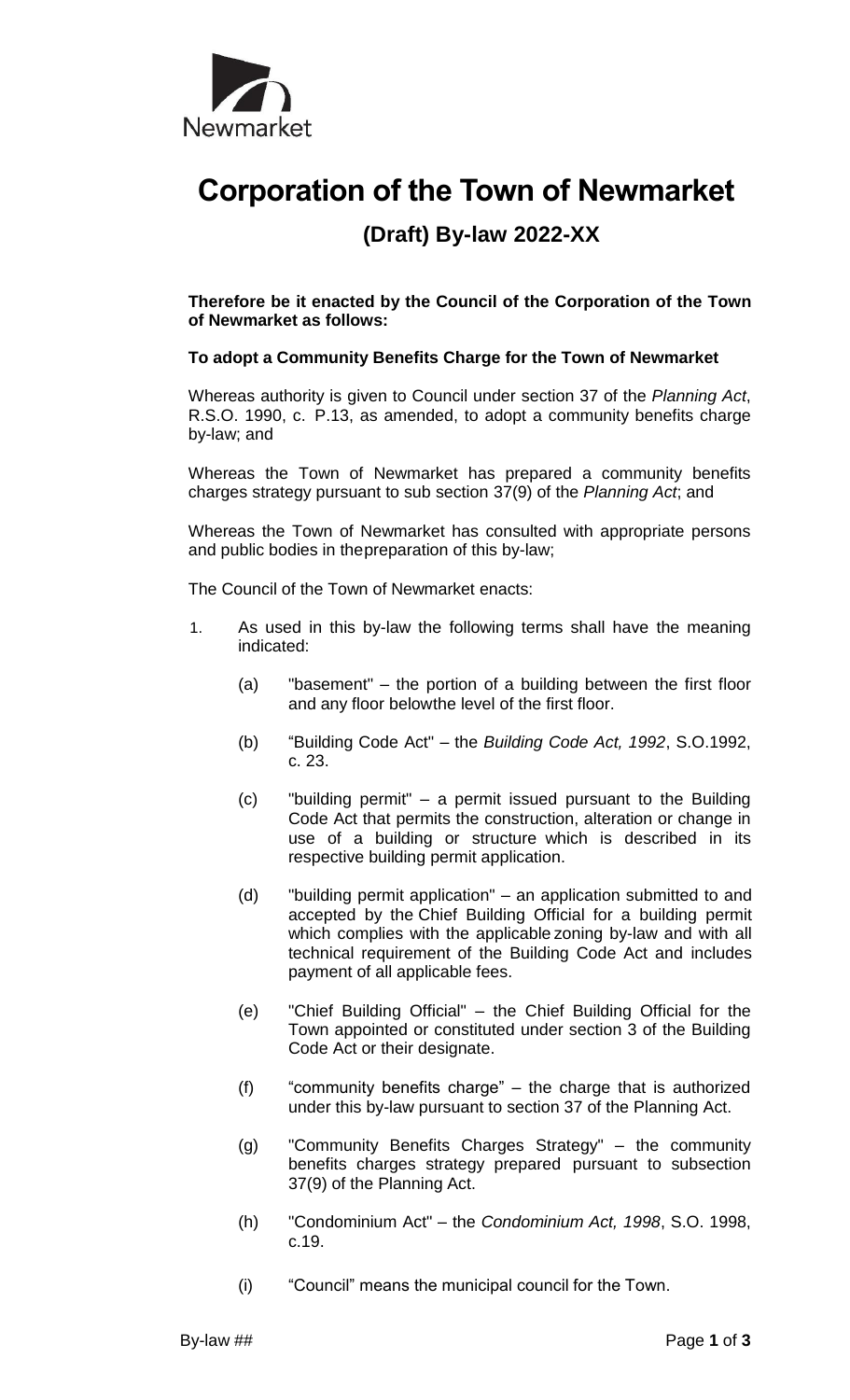- (j) "development" or "redevelopment" any activity or proposed activity in respect of any land, building or structure that requires:
	- (i) the passing of a zoning by-law or of an amendment to a zoning by-law,
	- (ii) the approval of a minor variance,
	- (iii) a conveyance of land to which a part lot control exemption by-law applies,
	- (iv) the approval of a plan of subdivision,
	- (v) a consent to sever,
	- (vi) the approval of a description of a plan of condominium pursuant to the Condominium Act, or
	- (vii) the issuing of a building permit under the Building Code Act, in relation to a building or structure.
- (k) "gross floor area" the sum of the total area of each floor level of a building, above and below the ground, measured from the exterior of the main wall of eachfloor level.
- (l) "in-kind contribution" facilities, services or matters identified in a Community Benefits Strategy and required because of development or redevelopment provided by an owner of land, in lieu of payment of the community benefits charge otherwise applicable, in whole or in part.
- (m) "Planning Act" the *Planning Act*, R.S.O. 1990, c. P.13.
- (n) "residential unit" a unit that:
	- (i) consists of a self-contained set of rooms located in a building or structure,
	- (ii) is used or intended for use as residential premises, and
	- (iii) contains kitchen and bathroom facilities that are intended for the use of theunit only.
- (o) "storey" a level of a building, other than a basement, located between any floor and the floor, ceiling or roof immediately above it.
- (p) "Town" means the Corporation of the Town of Newmarket.
- (q) "value of the land" for the purposes of determining the community benefit charge payable, appraisals of land value shall be carried out under the direction of the Director, Planning and Building Services and shall be determined in accordance with generally accepted appraisal principles.
- 2. A community benefit charge shall be payable for the capital costs of facilities, services and matters required for development and redevelopment of all lands in the geographic area of the Town.
- 3. The community benefit charge shall be imposed on all development